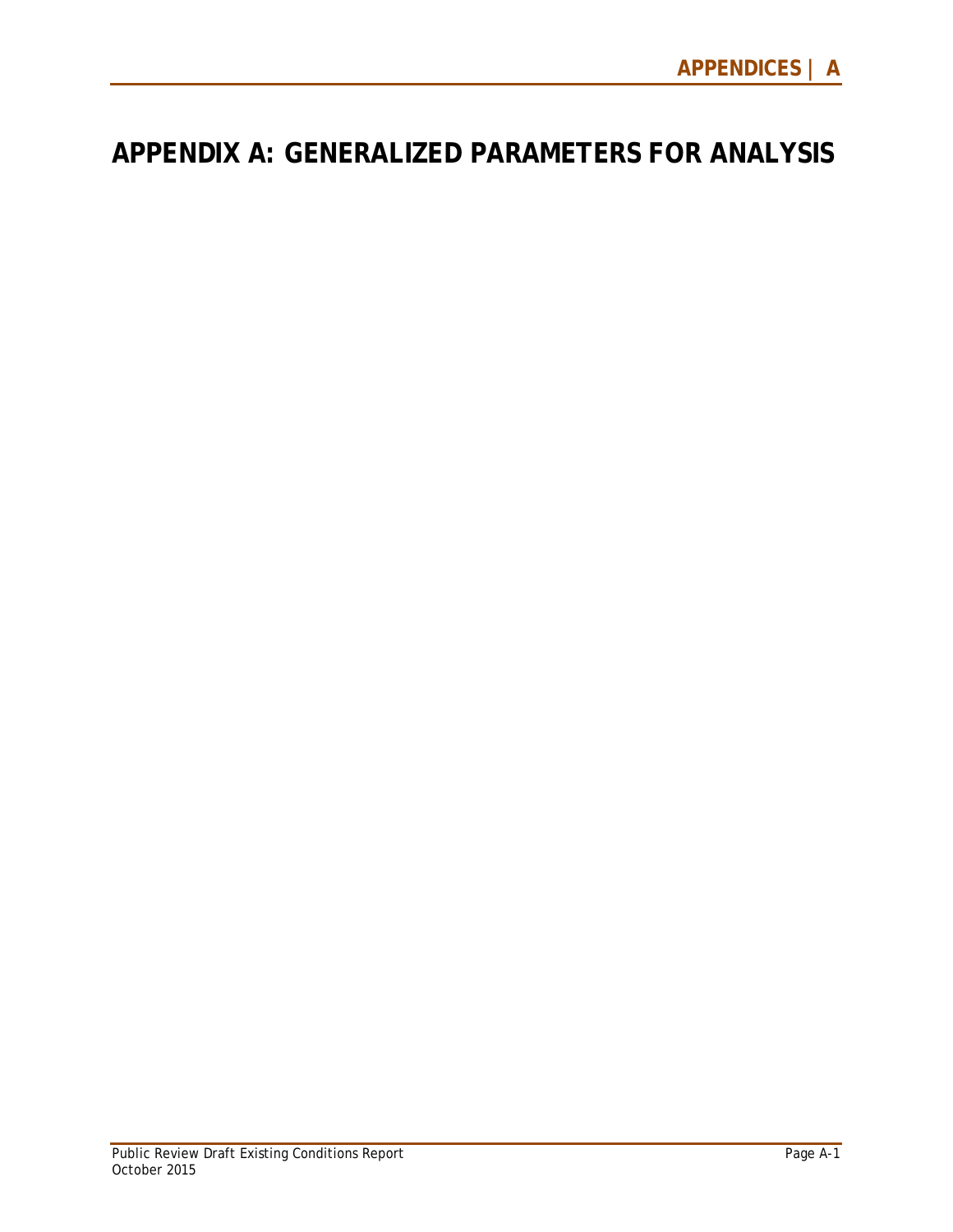**Generalized operational parameters used for the analysis are provided below.**

| <b>Ideal Saturation Flow Rate</b>  | Intersections: 1,900 vehicles per hour per lane (vphpl)                |
|------------------------------------|------------------------------------------------------------------------|
| <b>Mixed Flow Freeway Segments</b> | <b>HCM2010 Exhibit 10-5</b>                                            |
| <b>HOW Freeway Segments</b>        | $1,650$ vphpl                                                          |
| <b>Freeway Free Flow Speed</b>     | 70 mph                                                                 |
| <b>Ramp Speed</b>                  | 35 mph                                                                 |
| <b>Local Roadway Speed</b>         | As posted                                                              |
| Pk Hour Factor (PHF)               | Existing – Field Data/Placer Ranch EIR;                                |
|                                    | No Field Data - HCM default of 0.92                                    |
| Pk Hour Directional (D) Factor     | <b>Caltrans Performance Measurement System (PeMS)</b>                  |
| Pk Hour (K) Factor                 | <b>Caltrans Performance Measurement System (PeMS)</b>                  |
| <b>Pk Hour Traffic Volumes</b>     | Existing - Field Data/SEPA Study                                       |
| <b>AADT Traffic Volumes</b>        | Existing – City Staff/Field Data                                       |
| Pedestrian/Bike Signal Timing      | Signal Timing Sheets/Placer Ranch EIR;                                 |
|                                    | No Data - Minimum Timing per California MUTCD Table<br>4D-109 $(CA)^1$ |
| Lane Width                         | 12 ft or Consult D-3 or Placer County Staff                            |